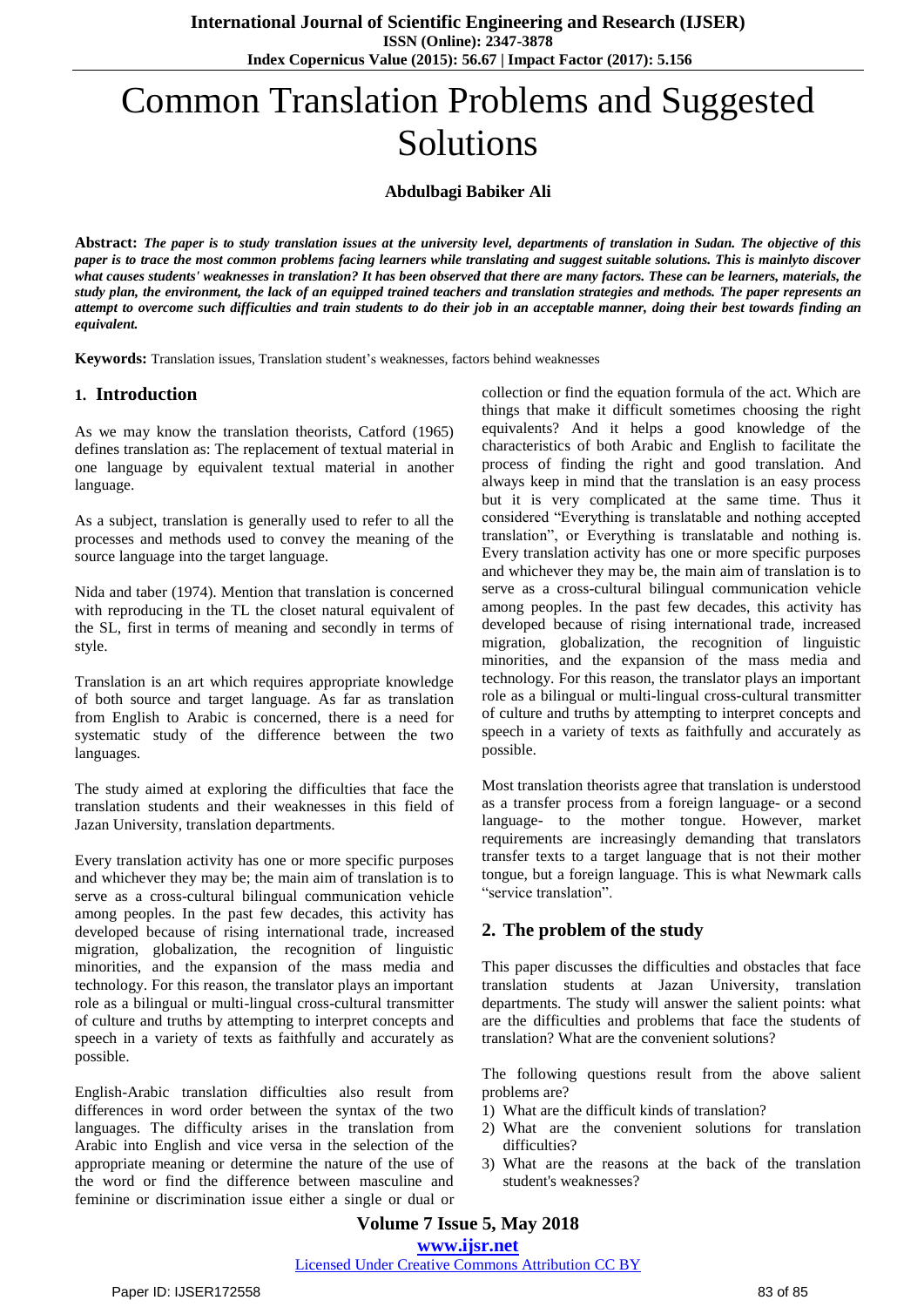### **3. Importance of the study**

The most important objectives of this paper is to discuss translation as problems and solutions that face the students of Jazan University.

- The chief difficulties in translating are lexical, not grammatical-i.e. words, collocations and fixed phrases or idioms; these include neologisms and 'unfindable'words, which I deal with separately. Difficulties with words are of two kinds: (a) you do not understand them; (b) you find them hard to translate.
- The students must not admit to these departments unless they pass an admission test in order to determine who is qualified to study translation.
- Necessity of Admission exam which administered by the Departments.
- An absolute remedial program must establish. The aim of this program is to help students who are not proficient enough in English to qualify for admission to the Department to attain a sufficiently high level of proficiency to make it possible for them to major to English.
- Adopting suitable translation strategies for different kinds of translation.
- Enhancing and developing student's competence and awareness by using the skills, techniques and procedures of translation process that may scaffolding the student's ability of translation.
- To draw attention towards translation students to a level of proficiency that will help them to be linguistically equipped in translation.

## **4. Reasons behind the Students Weaknesses**

There are many factors responsible for deterioration varied as we mentioned bellow: The majority of the students who are admitting in translation Department have very poor knowledge of English and Arabic languages.

- The students have very disturbing problems with English language skills.
- There are glaring errors associated with the pronunciation for most students that they could not pronounce the edform correctly, they commit bad mistakes, For instance, the - ed is pronounced as: /t/,/d/ and /id/.
- The students are not motivated.
- There are some subjects are taught to the students but are not related to the translation process.
- Socio-cultural factors responsible for the student lowering standards of language proficiency.
- Teachers are anxious about the parts of the syllabus which are not hospitable for scaffolding the student's competence.
- The shortage of equipped translation teachers.
- The quality of teaching is dreadfully shocking because some teachers who teach translation subjects are not specialized in this field, and they have not any strict kind of training courses required to handle the classes effectively.
- This deterioration is inherited at the secondary level when the problem is largely rooted, this situation now does not augur well for any future intervention to stop the terribly

deterioration standards of language proficiency amongst the undergraduate students.

- A rural environment which sticking to customs and traditions that made the learner afraid and ashamed of simple things like error or ask a question or requesting repeats the teacher if the learner didn't understand. This constitutes an obstacles to learn and develop the skills as a translator.
- There is no specialized libraries.
- Teaching process at the secondary schools, where these problems inherited, and was not surmounted late, when teachers at that stage were unsuccessful in introducing the proper rules for learning the both languages.
- Students should have their opportunities to practice the performance skills to focus on communication skills, speaking and writing through curricular activities.

## **5. Vigorous Remedial Programs**

Translation is an art which requires appropriate knowledge of both source and target language. As far as translation from English to Arabic is concerned, there is a need for systematic study of the difference between the two languages as well as of the societies.

Both English and Arabic languages should go parallel in undergraduate studies up to level eight, this is very necessary point, because through our teaching we discovered that students have very poor weaknesses in Arabic language.

Offering courses related to communication skills (writing, reading, listening and speaking) grammar and translation in order to hoisting the level of students' language knowledge and intellectual skills.

Simplifying of translation process for the students.

Linguistics components which includes courses in linguistics mostly on phonetics, phonology, morphology and syntax to improve their proficiency significantly.

Teachers are encourage to draw on Arabic wherever possible, for correction between the two languages, Schweers (1999) stresses the importance of the two languages in translation as a vital tools to promote students' sense of language awareness. grammatical difficulties.

Encouraging the students to consult with their teachers.

Teaching the students intensive courses of the principles of translating from English to Arabic and vice versa.

Teaching and introducing all translation problems and solutions in details.

Training courses for teachers, particularly language component teachers, on teaching methods, assessment methods, and student progression and achievement.

A remedial English program be established. The aim of this program is to help students who are not proficient enough in English to qualify for admission to the department to attain a

# **Volume 7 Issue 5, May 2018**

**<www.ijsr.net>**

[Licensed Under Creative Commons Attribution CC BY](http://creativecommons.org/licenses/by/4.0/)